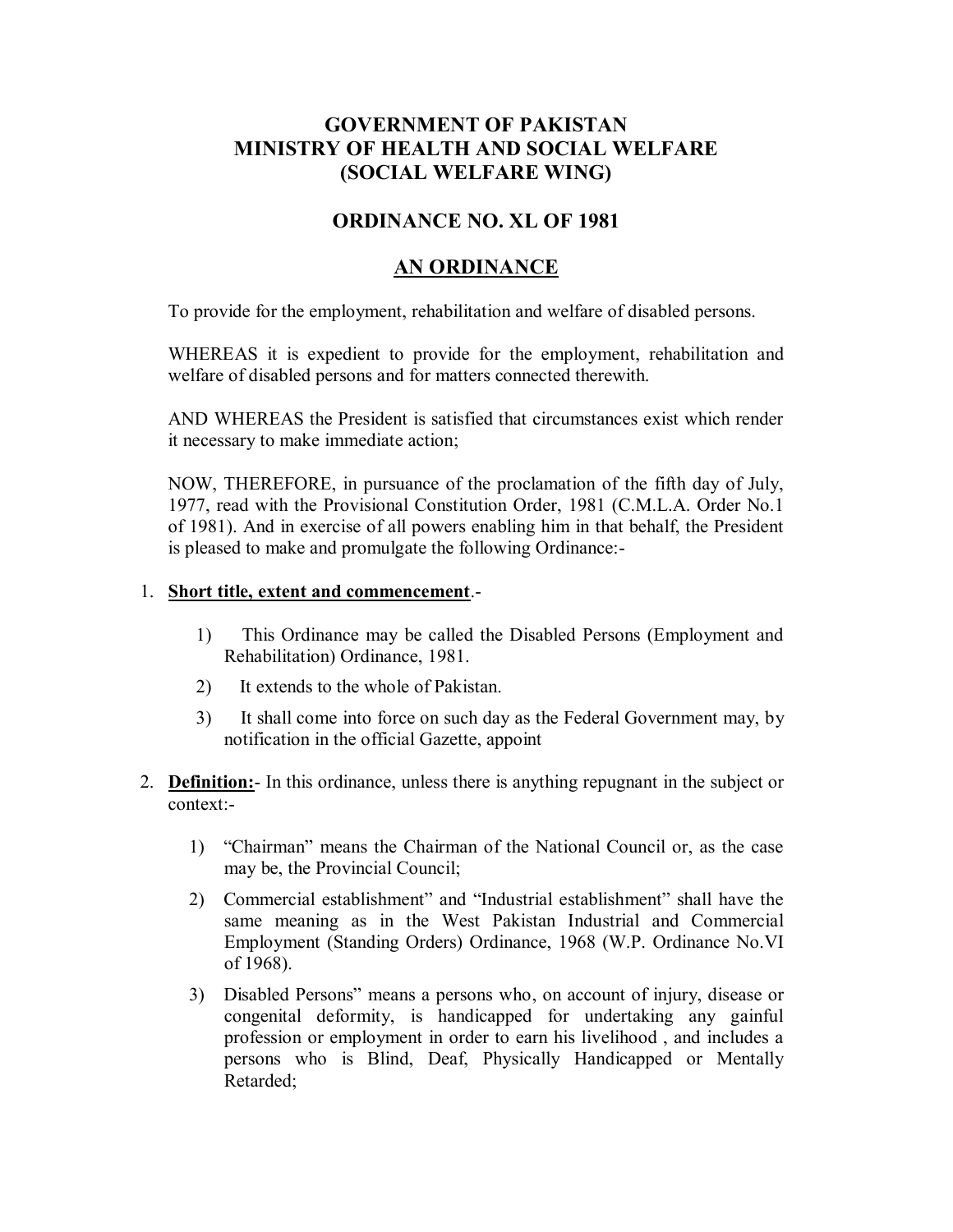- 4) Disease" includes the Physical or Mental Condition arising from the imperfect development of any organ;
- 5) Employee" means a regular or whole time employee whether employed on daily, weekly or monthly basis, and includes an apprentice;
- 6) "Establishment" means a Government establishment, commercial establishment in which the number or workers employed at any time during a year is not less than one hundred;
- 7) "Fund" means the Rehabilitation of Disabled Persons Fund establish under Section 17;
- 8) "Government Establishment" includes any autonomous or semiautonomous body, University, College, Professional School and Organization controlled or Managed by the Federal Government or a Provincial Government;
- 9) "National Council" means the National Council establishment under section 3;
- 10) "Prescribed" means prescribed by rules made by the Federal Government or, as
- 11) The case may be, the Provincial Government;
- 12) "Provincial Council" means a Provincial Council under section 5; and
- 13) "Secretary" means a the secretary of the National Council or, as the case may be, the Provincial Council
- 3. **National Council**:- The Federal Government shall by Notification in the Official Gazette, establish a council to be called the National Council for the Rehabilitation of Disabled Persons consisting of the following members, namely:-
	- 1) The Secretary, Ministry of Health and Social Welfare, shall also be its Chairman;
	- 2) One representative each of the three Armed Forces;
	- 3) One representative of the Manpower Division;
	- 4) One representative of the Labour Division;
	- 5) One representative of the Health Division;
	- 6) One representative of the Education Division;
	- 7) One representative of the Communications Division;
	- 8) One representative of the Ministry of Water and Power;
	- 9) One representative of the Ministry of Petroleum and Natural Resources;
	- 10) One representative of the Industries Division;
	- 11) One representative of the Planning Division;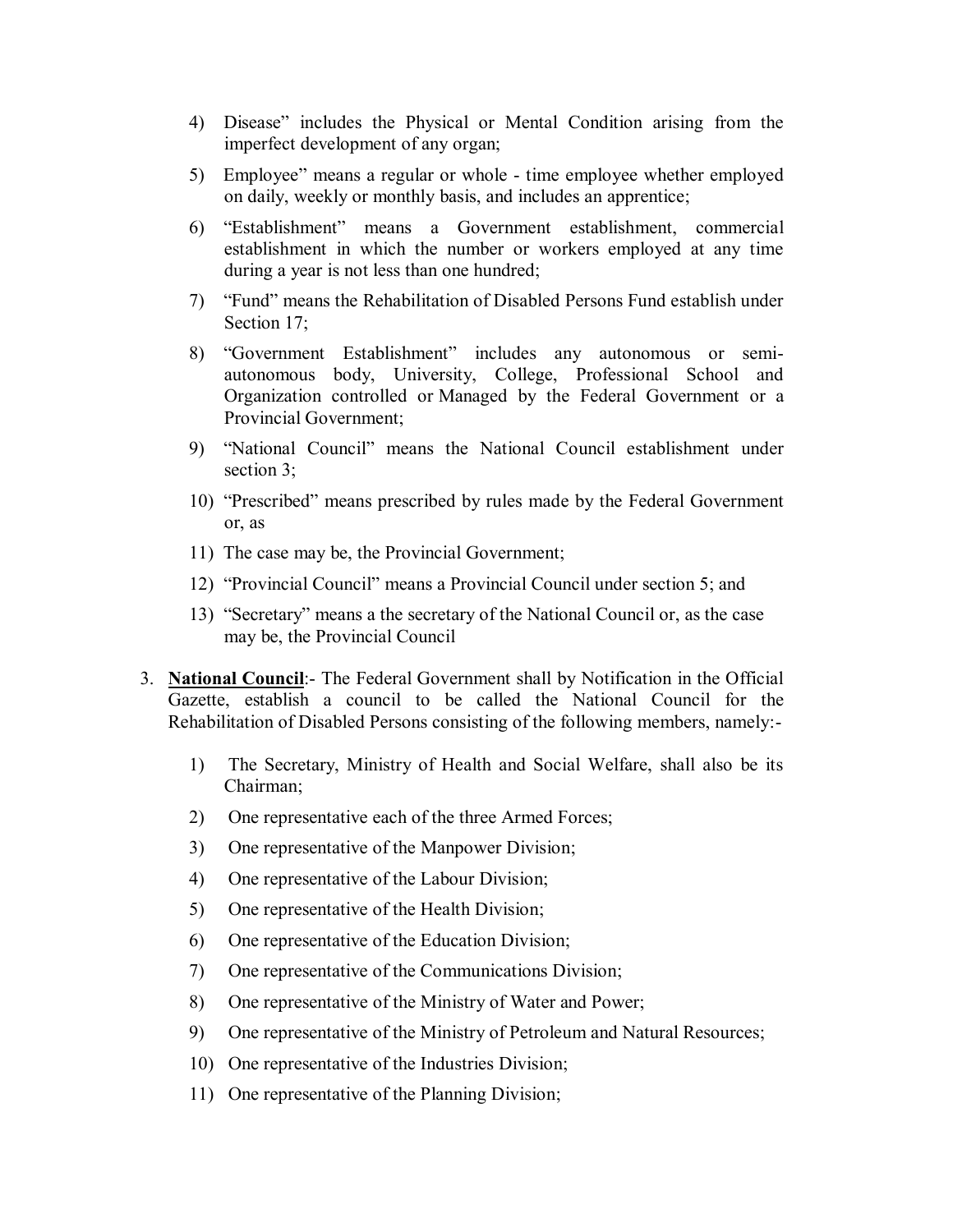- 12) A nominee of the Administrator General, Zakat;
- 13) Four persons to be nominated by the Federal Government from amongst the persons engaged in the welfare of disabled persons;
- 14) One representative of the National Council of Social Welfare;
- 15) One representative of the Registered Trade Unions to be nominated by the Labour Division; and
- 16) The Deputy Secretary, Health and Social Welfare Division, dealing with Social Welfare, who shall also be the Secretary of the National Council.

#### 4. **Functions of the National Council**:-

- 1) Subject to any directions given by the Federal Government, the National Council shall:-
- 2) Formulate Policy for the employment, rehabilitation disabled persons;
- 3) Evaluate, assess and co-ordinate the execution of its Policy by the Provincial Council; and
- 4) Have overall responsibility for the achievement of the purposes of this **Ordinance**

## 5. **Without prejudice to the generality of the Provision of sub section (I) the policy may relate to -**

- 1) The survey of the disabled persons in the country who are desirous of being rehabilitated;
- 2) The Medical Examination and Treatment of the Disabled Persons;
- 3) The providing of training to the disabled persons;
- 4) The taking of such other measures as are necessary for carrying out the purposes of this Ordinance,
- 6. **Provincial Council**:- Each Provincial Government shall, by notification in the official Gazette, establish a Council to be called the Provincial Council for the Rehabilitation of Disabled Persons consisting of the following members, namely:-
	- 1) The Secretary, Social Welfare Department, who shall also be its Chairman;
	- 2) The Secretary, Labour Department;
	- 3) One representative of the Planning and Development Department;
	- 4) One representative of the Manpower Department;
	- 5) One representative of the Health Department;
	- 6) One representative of the Education Department;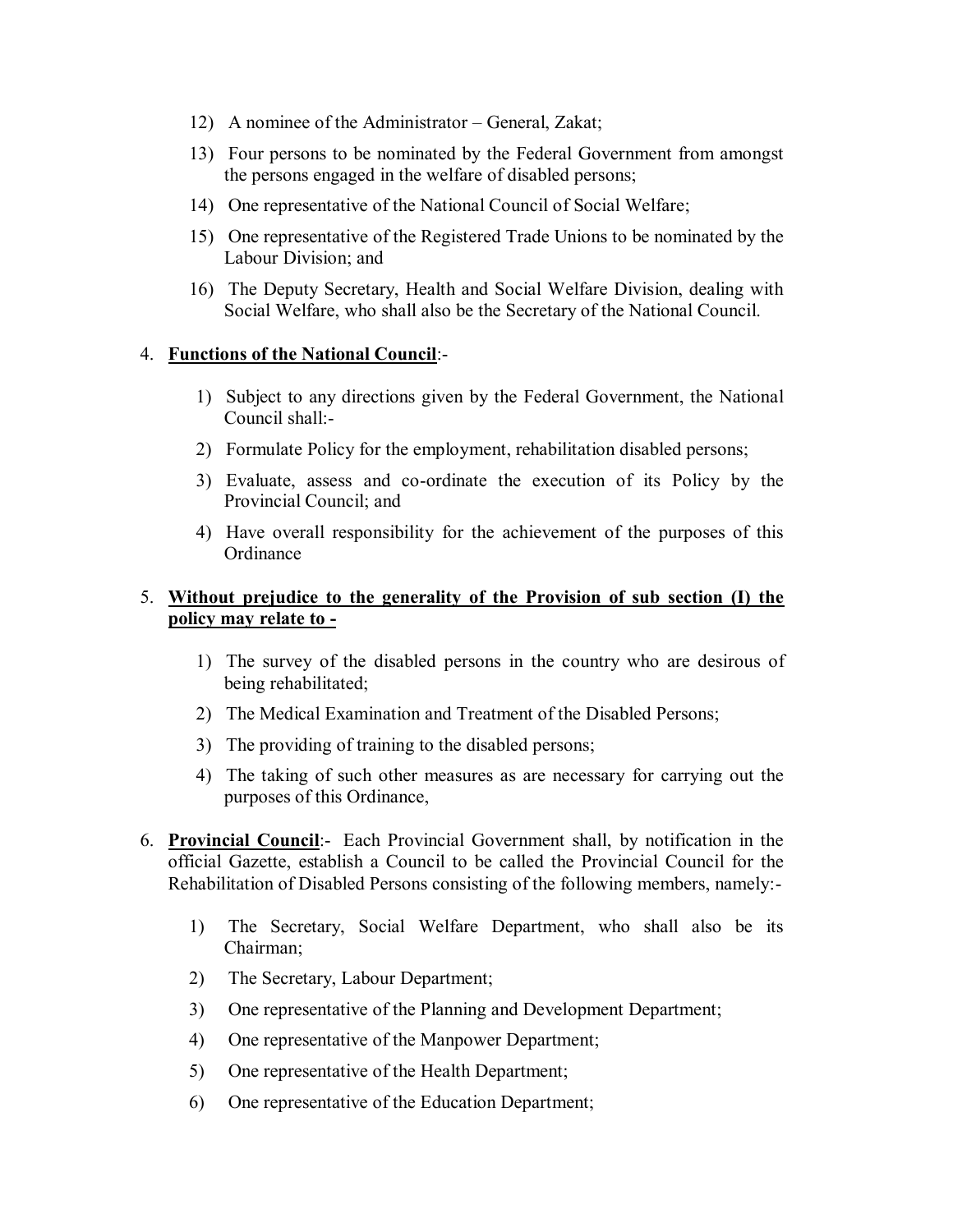- 7) One representative of the Communications Department;
- 8) One representative of the Water and Power Department;
- 9) One representative of the Chamber of Commerce;
- 10) Chief Administrator of Zakat;
- 11) One representative of the Social Welfare Council;
- 12) One representative of the Social Services Board;
- 13) One representative of the registered Trade Union to be nominated by the Labour Department;
- 14) Four persons nominated by the Provincial Government from amongst the persons engaged in the welfare work of disabled persons; and
- 15) Director, Social Welfare Department, who shall also be the Secretary of the Provincial Council;
- 7. **Functions of the Provincial Councils:** Subject to any directions given by the National Council the Provincial Council shall:-
	- 1) Execute the policy made by the National Council for the employment, rehabilitation and welfare of the disabled persons;
	- 2) Undertake appropriate projects for these purposes;
	- 3) Issue directions to the Employment Exchange and other bodies for the implementation of the projects; and
	- 4) From time to time take stock of the extent of functional disabilities of disabled persons.

## 8. **Meetings of the Council**:-

- 1) The meetings of the National Council or a provincial Council shall be held at such time and at such places as the Chairman thereof may direct and shall be presided over by such Chairman.
- 2) The meeting of the National Council or a Provincial Council shall be conducted in accordance with such procedure as may be prescribed, and until such procedure is prescribed, in such manner as the Chairman thereof may direct.
- 3) The powers and functions of the Chairman shall, in his absence, be exercised and performed by such member of the National Council or the Provincial Council as the Chairman thereof may appoint.
- 4) The quorum to constitute a meeting of the National Council or a Provincial Council shall be four.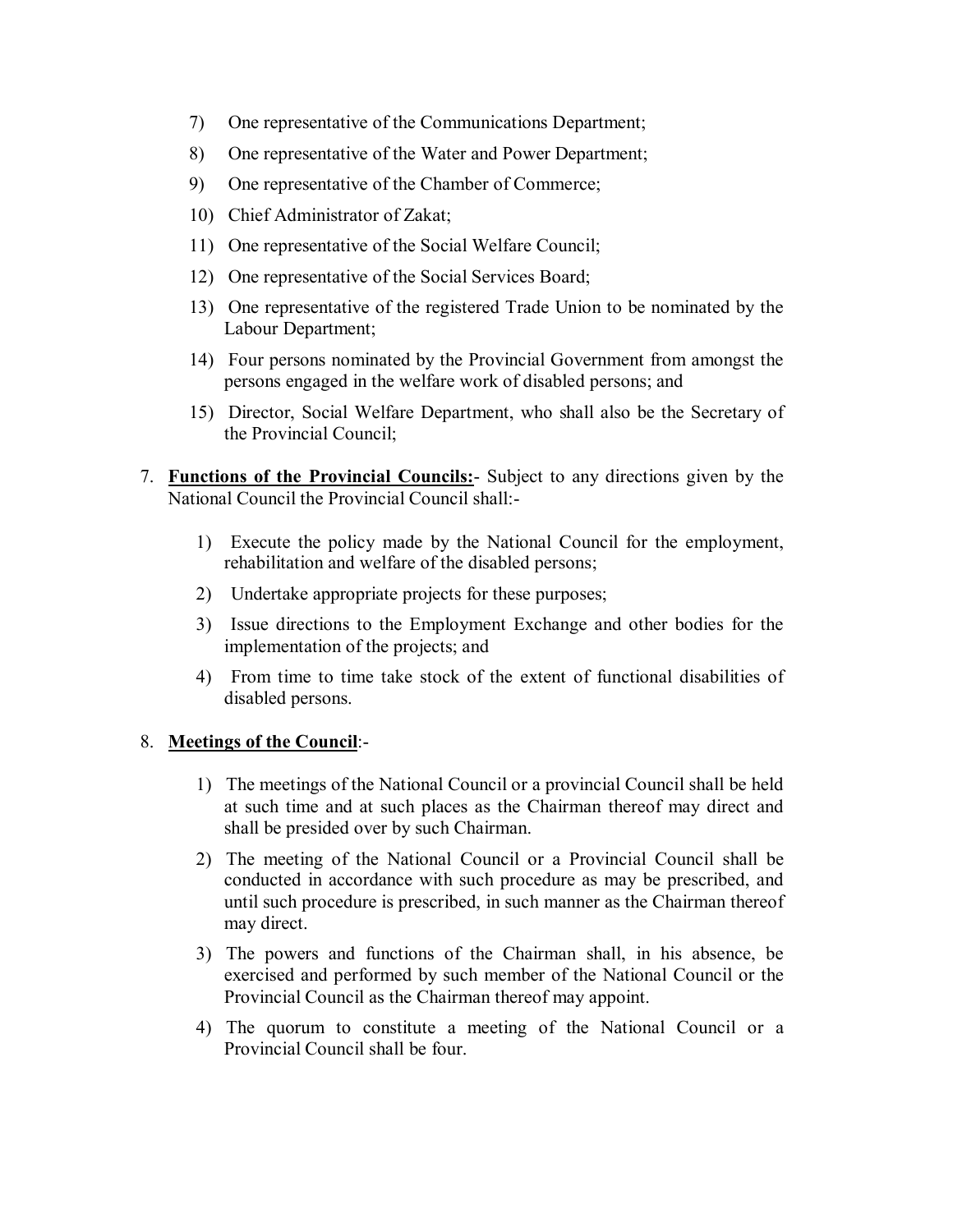- 5) All orders and decisions of the National Council or a Provincial Council shall be authenticated by the signature of the Chairman thereof or the persons authorized by him.
- 9. **Duties of Secretary**:-The secretary shall exercise such powers and perform such functions as may be assigned to him by the Chairman.
- 10. **Appointment of Committee**:- The National Council or a Provincial Council may appoint such Committee consisting of such of its members as it thinks fit and may refer to them any matter for consideration and report:

Provided that the Council may, if it considers necessary, co-opt any person to a Committee.

## 11. **Establishments to employ disabled persons**: -

- 1) Not less than one percent of the total number of the persons employed by an establishment at any time shall be disabled persons whose names have been registered with the Employment Exchange of the area in which such establishment is located and against whose names in the register maintain under section 12 an endorsement exists to the effect that they are fit to work.
- 2) The disabled persons employed against any post in pursuance of subsection (1) shall be entitled to the terms and conditions which are not less favorable than those of the other persons employed by the establishment against similar posts.
- 3) When calculating the percentage of the posts in an establishment for the purpose of employment of disabled persons, the fraction of 0.5 and above shall count as a whole number.
- 12. **Establishment to pay to the fund**:- An establishment which does not employ a disabled persons as required by section 10 shall pay into the funds each month the sum of money it would have paid as salary or wages to the disabled persons had he been employed.

## 13. **Registration of disabled persons**.-

- 1) Any disabled person desirous of being employed or otherwise rehabilitated may have his name registered in the register maintain by the Employment Exchange in such form and in such manner as may be prescribed by the Federal Government; and the Employment Exchange shall refer all names so registered to the Provincial Council.
- 2) The Provincial Council shall, if it thinks necessary, cause each disabled persons registered under sub-section (1) to be assessed as to the nature of his functional disability and also as to his aptitude and the nature of the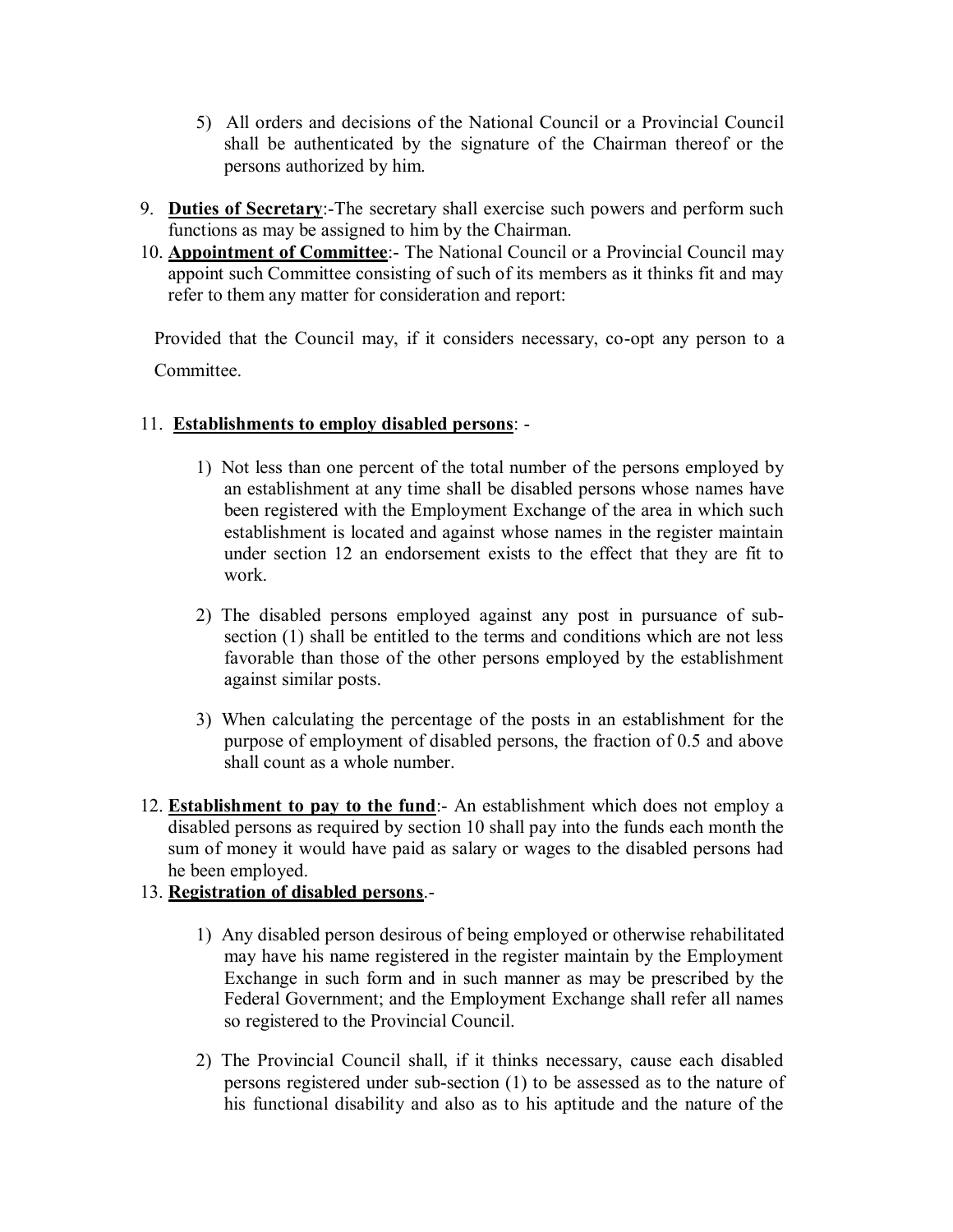work he is fit to do by a Medical Officer authorized by it in its behalf or by such assessing Board consisting of not less than one Medical Officer as it may appoint, and Medical Officer or, as the case may be, the assessing Board shall submit its report to the Provincial Council in such form as may be prescribed by the Provincial Government.

- 3) If the disabled person is considered by the Provincial Council fit to work, it shall so inform the Employment Exchange, indicating the nature of work for which he may be trained, and an endorsement to that effect shall be made against his name in the register.
- 4) If the disabled person is not considered by the Provincial Council fit to work, the Provincial Council shall inform the Employment Exchange accordingly for an endorsement to that effect being made against his name is the register, and the Provincial Council shall take such measures for his rehabilitation as it thinks fit.
- 5) If a person is declared by the Provincial Council not to be disabled persons, his name shall be struck off the register.
- 14. **Establishment of Training Centers**:-The Provincial Council shall arrange for the training of disabled persons in such trades and vocations as it thinks fit, and shall establish training centers in such trades and vocations in such a manner as may be described by the Provincial Government.
- 15. **Establishments to Furnish Information:**-Every Establishment shall furnish to such person or authority such information required for the implementation of the Provisions of this Ordinance in such form and in such manner as the National Council may, by notification in the official Gazette, specify.

#### 16. **Power to Debar Further Employment:**-

- 1) The Provincial Council may debar from further employment or training for such period as may be specified by it any disabled person who, without valid reason, refuses to accept or abandons his employment or training under this Ordinance or otherwise acts in a manner detrimental to the interests of the trade or profession in which he is employed or undergoing training.
- 2) No disabled persons shall be debarred under sub-section (1) unless he has been given an opportunity of being heard.

# 17. **Appeal**:-

1) Any person aggrieved by an order under section 15 may prefer an appeal to the National Council within thirty days of the date of the order.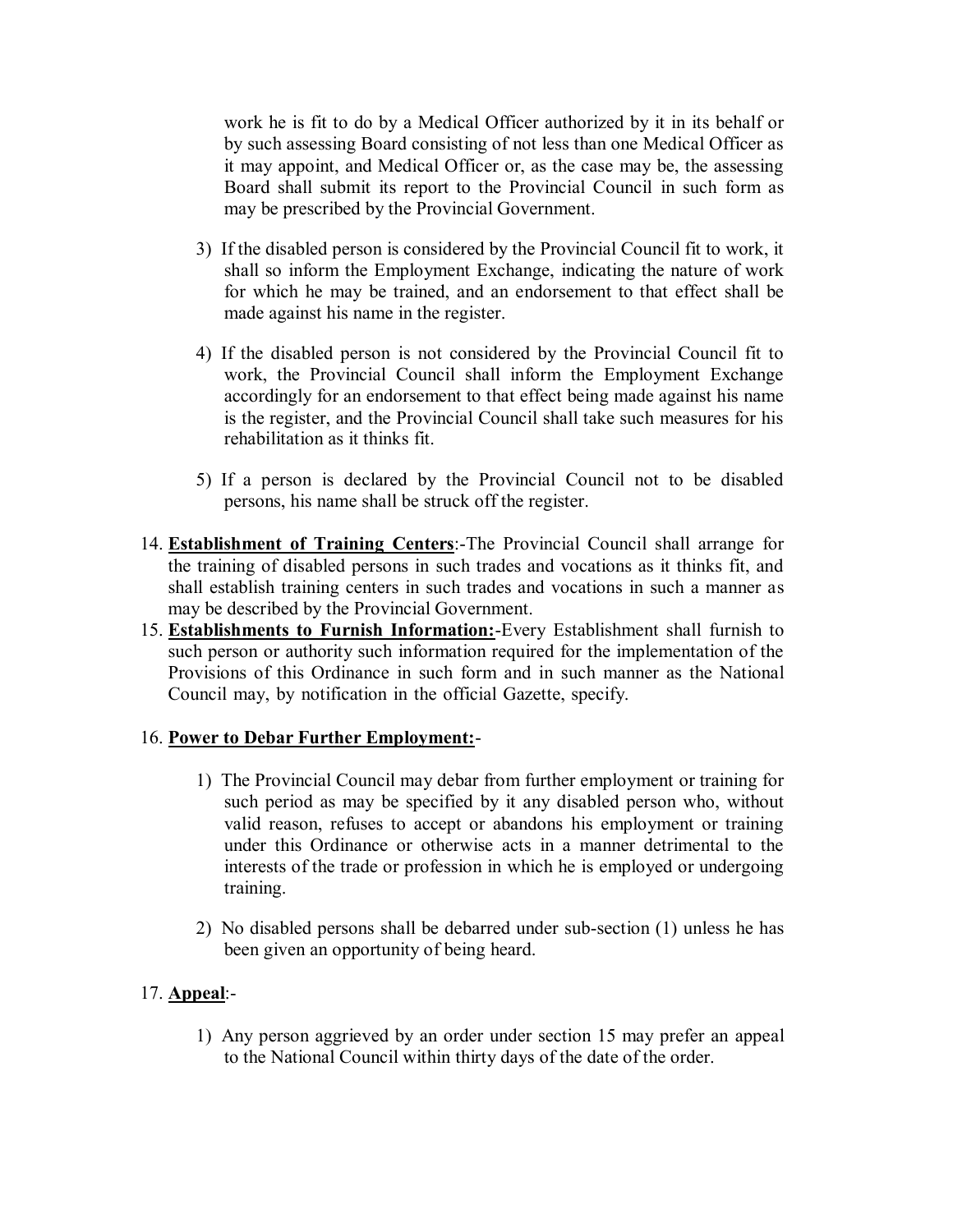2) The National Council may call for the record of the case and may, after giving the parties an opportunity of being heard or after making such further enquiry as it thinks fit may pass such order as it thinks fit.

## 18. **Fund:**-

- 1) There shall be established by the Federal Government a Fund to be known as the Disabled Persons Rehabilitation Fund which shall comprise-
	- (a) all sums paid by the establishment under section II;
	- (b) all grants if made by the Federal Government, Provincial Government or local bodies; and
	- (c) Donations, if any, made by private individuals.
- 2) The Fund shall be administered by the National Council shall, in consultation with the Federal Government, make such allocations to the Provincial Councils as it thinks necessary.
- 3) The Fund shall be utilized for:-
	- (a) The establishment of training centers for disabled persons;
	- (b) Financial assistance to disabled persons who are not fit to undertake any employment;
	- (c) Disbursement of stipends or scholarship to disabled persons receiving training.
	- (d) The welfare of disabled persons; and
	- (e) Providing artificial limbs, surgical therapy and medical treatment to disabled persons.
- 19. **Power to exempt**:- The Federal Government may, by notification in the official Gazette, exempt any establishment or class of establishments from the operation of all or any of the Provisions of this Ordinance.

## 20. **Delegation of power:-**

- 1) The National Council may delegate all or any of its powers under this ordinance to any of its members or to a Provincial Council, subject to such conditions as it may specify.
- 2) The Provincial Council may delegate all or any of its power under this Ordinance, including any of the powers delegated to it under sub-section (1) to any of its members, subject to such conditions as it may specify.